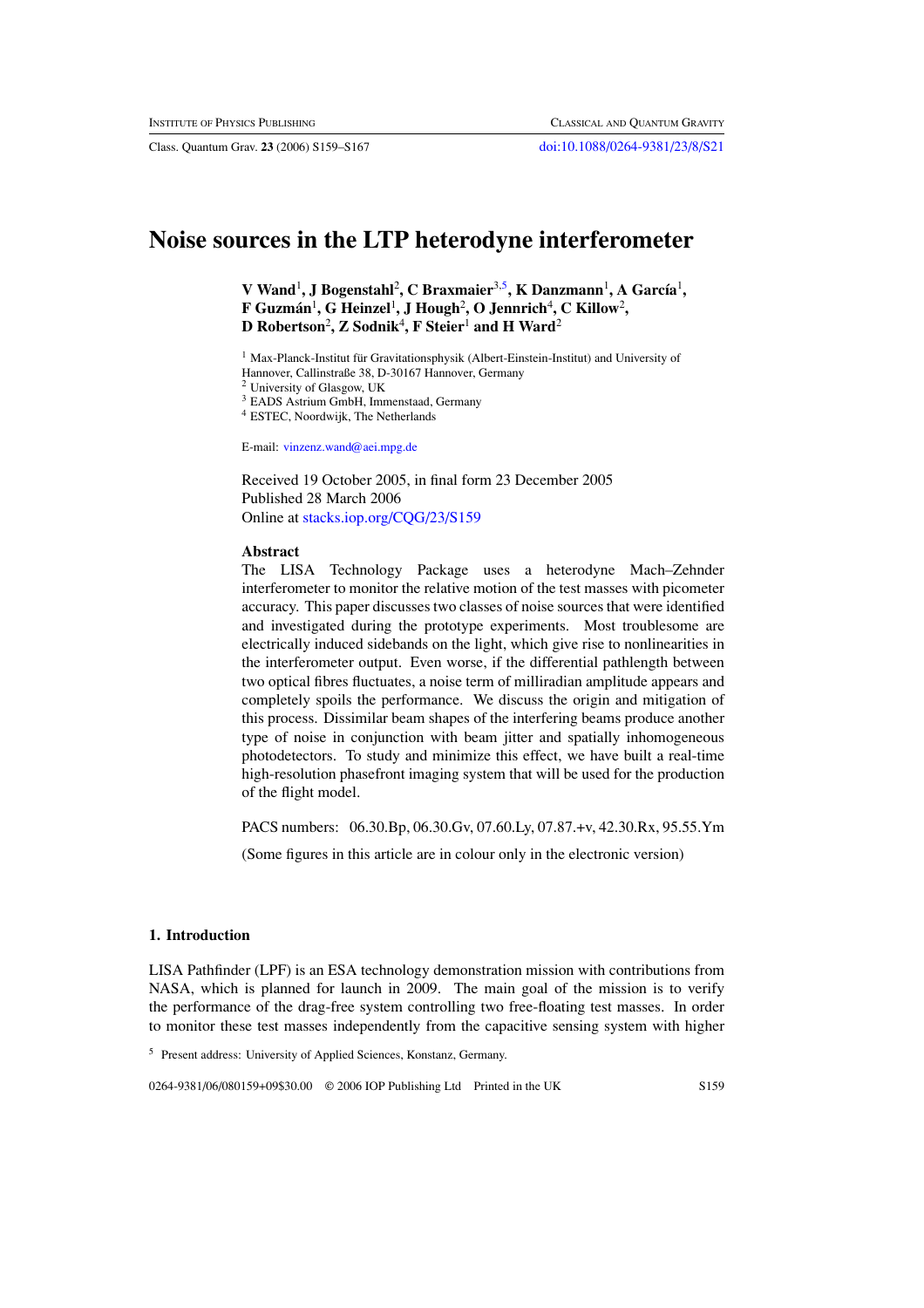

Figure 1. Engineering model of the optical bench. This picture shows the mounting structure (H-bench) made of Zerodur with the optical bench inside. For ground testing the test masses were substituted by gold coated mirrors.

accuracy (10 pm Hz<sup>- $\frac{1}{2}$ ) and a large dynamic range (many wavelengths), an optical metrology</sup> system (OMS) consisting of a set of heterodyne interferometers will be used in this mission [\[1](#page-8-0), [2](#page-8-0)]. The baseline concept is a heterodyne Mach–Zender interferometer (MZI) with a heterodyne frequency *f*het of ≈1 kHz–2 kHz. The optical measuring instrument is divided into two parts:

- The modulation bench consists of a Nd:YAG NPRO laser ( $\lambda = 1064$  nm), a 50/50 beamsplitter and two acousto-optic modulators (both driven by RF signals near 80 MHz) to shift the frequencies of the two beams such that their frequency difference is *f*het. Both beams are coupled into polarization-maintaining single-mode optical fibres that also act as mode cleaners. These two fibres route the beams to the optical bench where fibre launchers inject the light into the ultra-stable part of the interferometers.
- The optical bench (see figure 1) contains four non-polarizing interferometers arranged in a Mach–Zehnder topology which are bonded [\[3](#page-8-0)] onto a Zerodur baseplate forming a quasi-monolithic unit with high thermal and mechanical stability.

## **2. Measuring principle**

The laser beam is split into two parts which are separately frequency shifted by acoustooptic modulators and are brought to interference at a beamcombiner after travelling different paths (figure [2\)](#page-2-0). The resulting beat note oscillates with the heterodyne frequency  $f_{\text{het}} =$ 10 MHz*/*6160 ≈ 1*.*623 3766 kHz generated from a master oscillator running at 10 MHz [\[1](#page-8-0), [2](#page-8-0)].

The heterodyne signal measured at a photodetector is given by

$$
I(t) = A \cdot (1 - c \cos(\varphi(t))), \tag{1}
$$

where  $I(t)$  is the measured intensity, *A* is the amplitude of the heterodyne signal and *c* the interferometric contrast given by

$$
c = \frac{I_{\text{max}} - I_{\text{min}}}{I_{\text{max}} + I_{\text{min}}}.\tag{2}
$$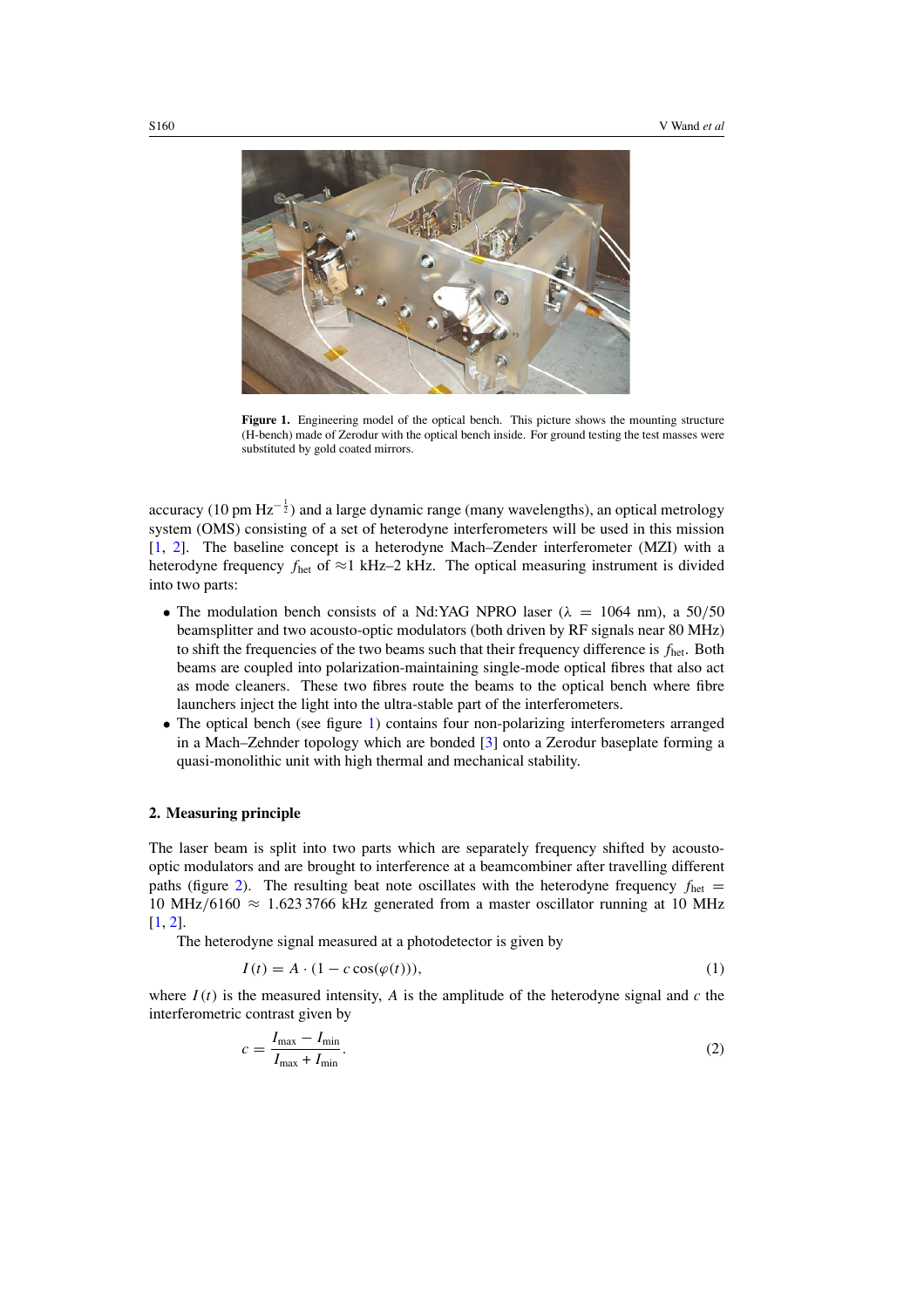<span id="page-2-0"></span>

**Figure 2.** Basic set-up of a non-polarizing heterodyne Mach–Zehnder interferometer. A Nd:YAG laser beam is split into two beams which are separately frequency shifted by an AOM. After travelling different paths the beams are brought to interference. Pathlength variation induced by a piezo actuator (PZT) affects the phase of the interference signal just like test mass motion on LTP.



**Figure 3.** Spectrum of the two RF signals that drive the AOMs show spurious sidebands spaced by multiples of the heterodyne frequency from the carrier. The arrow A indicates the main beat note signal whereas the arrows B and C indicate the spurious beat notes.

The phase  $\varphi$  of the signal depends on the optical pathlength difference  $\Delta L$  between the two arms of the Mach–Zehnder interferometer and can be written as

$$
\varphi(t) = \Delta \omega t + \Delta \varphi = 2\pi f_{\text{het}} t + \frac{2\pi \Delta L}{\lambda}.
$$
\n(3)

The heterodyne signals are detected by a set of quadrant photodiodes (QPD) that deliver information about the longitudinal pathlength fluctuations and about the alignment of the interferometer (and consequently the test masses) as differential wavefront sensing signals. In a dedicated phasemeter each quadrant is sampled by an ADC at 800 kHz with a resolution of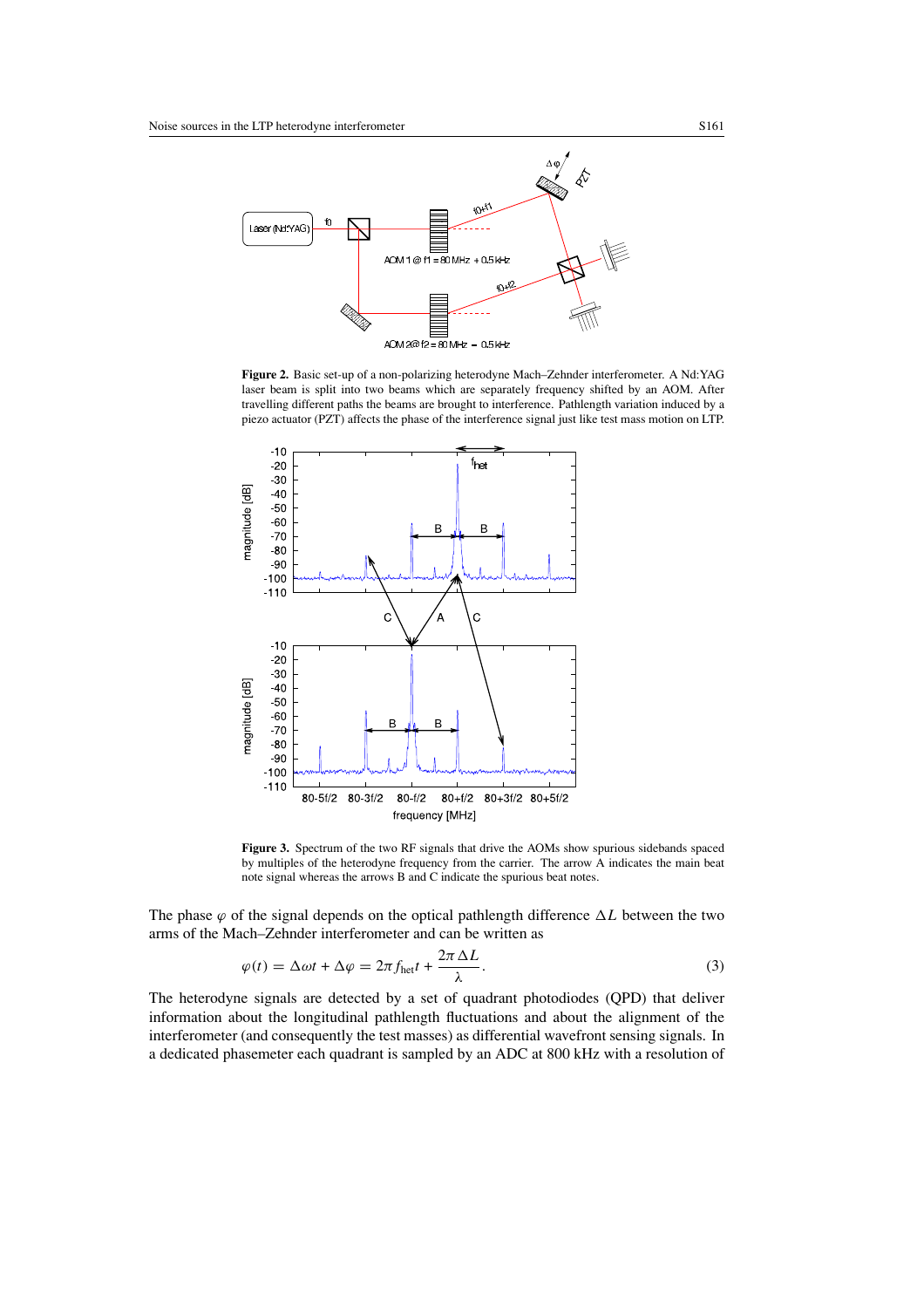<span id="page-3-0"></span>

**Figure 4.** Set-up for the phase error investigation. The diagram shows the ultra-stable part of the interferometer and the unstable part with the modulation bench. The phase difference  $\varphi_M - \varphi_R$  is the main measurement which is affected by the occurring phase error.

18 bit. A modified DFT algorithm—single bin discrete Fourier transform (SBDFT) processes the data and reduces the data rate by three orders of magnitude. The complex amplitudes at the heterodyne frequency and the DC component are further processed by a data management unit (DMU) to obtain, among other signals, the output phase of each interferometer [\[1](#page-8-0), [2](#page-8-0)]. To monitor both test masses aboard LTP, four of these MZI are necessary. A first interferometer measures a reference phase  $\varphi_R$  which contains all environmental induced pathlength noise such as thermal and mechanical fluctuations that affect the unstable part of the interferometer. This unstable part is the same for all four interferometers (schematically shown in figure 4). Noise occurring in the unstable part affects all interferometers and cancels in the phase differences so that only pathlength variations in the arms of the measurement interferometers will be measured. The two main interferometers measure the relative pathlength fluctuations between the first test mass and the optical bench, and the relative distance of the two test masses to each other. A fourth interferometer is sensitive to laser frequency noise and its output signal is used for active stabilization of the laser. For each of the main longitudinal phase measurements the differential phase between the reference and the relevant measurement interferometer  $\varphi = \varphi_M - \varphi_R$  is calculated to determine the actual motion of the test masses.

## **3. Residual phase noise at picometer level**

During first phase noise reference measurements, the required sensitivity was not reached within the measurement bandwidth, due to residual phase noise at the milliradian level. The amplitude of this error term depends on the phase difference,  $\varphi_R - \varphi_M$ . Figure 4 shows schematically the optical paths in two interferometers. The phases  $\varphi_R$  and  $\varphi_M$  are defined using the optical pathlengths as follows:

$$
\varphi_{\rm R} = \frac{2\pi}{\lambda} (L_1 + L_{1\rm R} - L_2 - L_{2\rm R})
$$
\n(4)

$$
\varphi_{\rm M} = \frac{2\pi}{\lambda} (L_1 + L_{1\rm M} - L_2 - L_{2\rm M}).
$$
\n(5)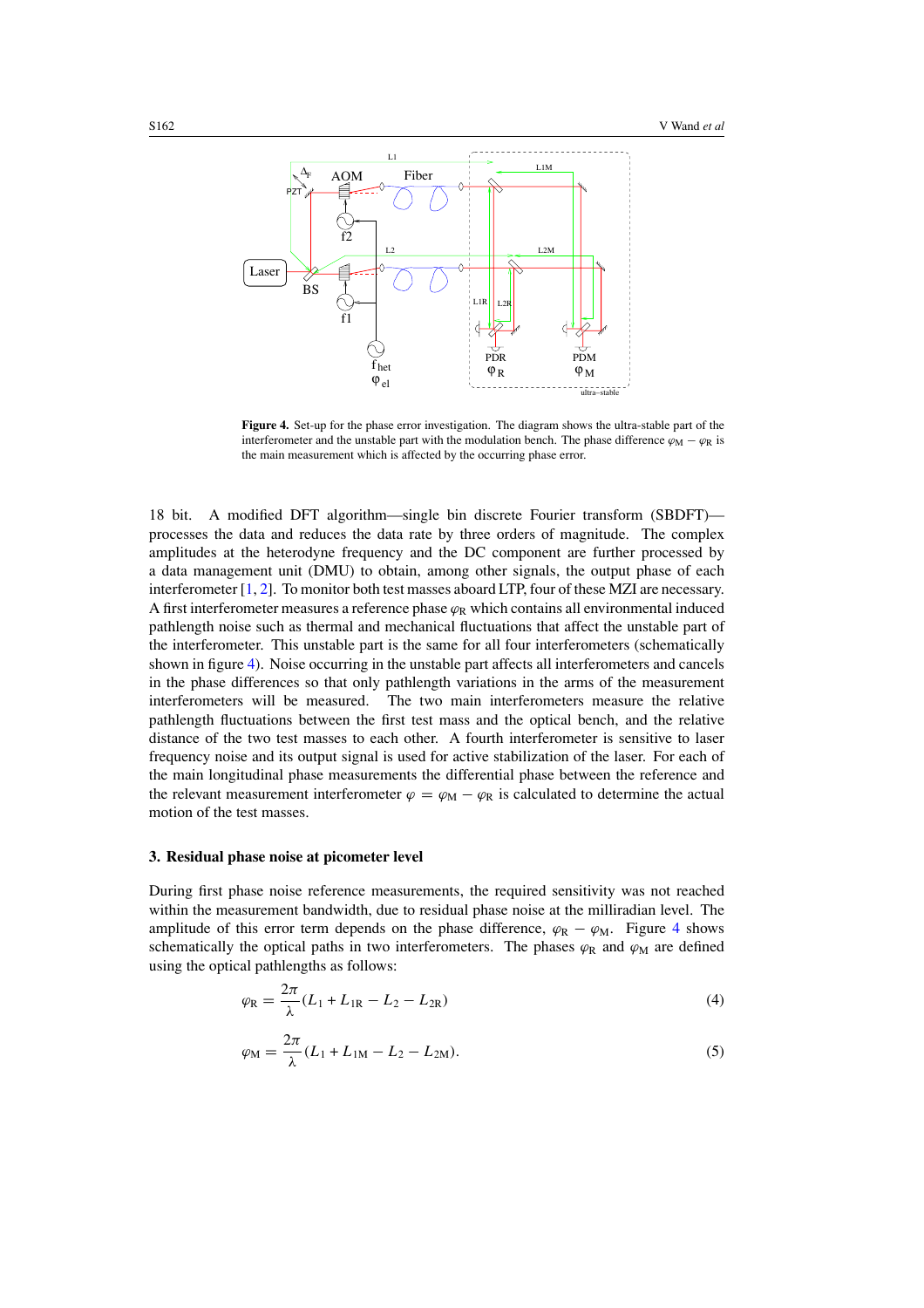<span id="page-4-0"></span>

**Figure 5.** Phase  $\varphi = \varphi_M - \varphi_R$  and its error (linear drift substracted) when a strong AM at an offset *f*<sub>het</sub> is added to the RF signal. This illustrates and confirms the sin( $\frac{\varphi_M - \varphi_R}{2}$ ) term in equation 8.

They are measured in the photocurrents from photodiodes PDR and PDM, respectively. Each primary phase measurement is referenced to an electrical master clock that is also used to generate  $f_{\text{het}}$ . The phase of this electrical reference signal is denoted as  $\varphi_{\text{el}}$  (figure [4\)](#page-3-0). Differential pathlength variation on the unstable part of the optical bench that affects both interferometers can be expressed as

$$
\Delta_{\mathcal{F}} = \frac{2\pi}{\lambda} (L_1 - L_2). \tag{6}
$$

For the ultra-stable part of the interferometer, the phases

$$
\Delta_{\rm R} = \frac{2\pi}{\lambda} (L_{\rm IR} - L_{\rm 2R}) \qquad \text{and} \qquad \Delta_{\rm M} = \frac{2\pi}{\lambda} (L_{\rm 1M} - L_{\rm 2M}) \tag{7}
$$

represent the differential path length of each individual interferometer. Common mode pathlength fluctuations  $\Delta_F$  should cancel completely in the main measurement of  $\varphi = \varphi_R - \varphi_M$ . This noise cancellation is as expected to the nanometer level, but below that, residual noise remains. Investigations of the spectrum of the AOM driving power showed that the 80 MHz RF signal has spurious sidebands spaced by multiples of the heterodyne frequency from the carrier (figure [3\)](#page-2-0). These sidebands were found to be responsible for the dominant noise source in the interferometer. According to a theoretical analysis, the phase error  $\delta\varphi$  caused by first-order sidebands can be described as

$$
\delta \varphi = \left( a \cos \left( \frac{\varphi_M + \varphi_R}{2} \right) + b \sin \left( \frac{\varphi_M + \varphi_R}{2} \right) \right) \cdot \sin \left( \frac{\varphi_M - \varphi_R}{2} \right). \tag{8}
$$

The phase error caused by second-order sidebands can be described as

$$
\delta \varphi = (c \cos (\varphi_M + \varphi_R) + d \sin (\varphi_M + \varphi_R)) \cdot \sin (\varphi_M - \varphi_R), \tag{9}
$$

where *a*, *b*, *c* and *d* are combinations of the amplitudes and phases of the sidebands on the light [\[2](#page-8-0)]. In order to verify these formulae, a set of measurements has been taken where additional single sidebands (SSB) and AM at the heterodyne frequency and at twice the heterodyne frequency were added to the RF carrier while the optical path difference was scanned (figures  $5$  and  $6$ ).

These measurements validate the theoretical description of the phase error *δϕ*. A detailed investigation of the origin of the sidebands was conducted. To this end, the purity of the 80 MHz RF signal was measured at the input and outputs of the power amplifier. These measurements indicated the following.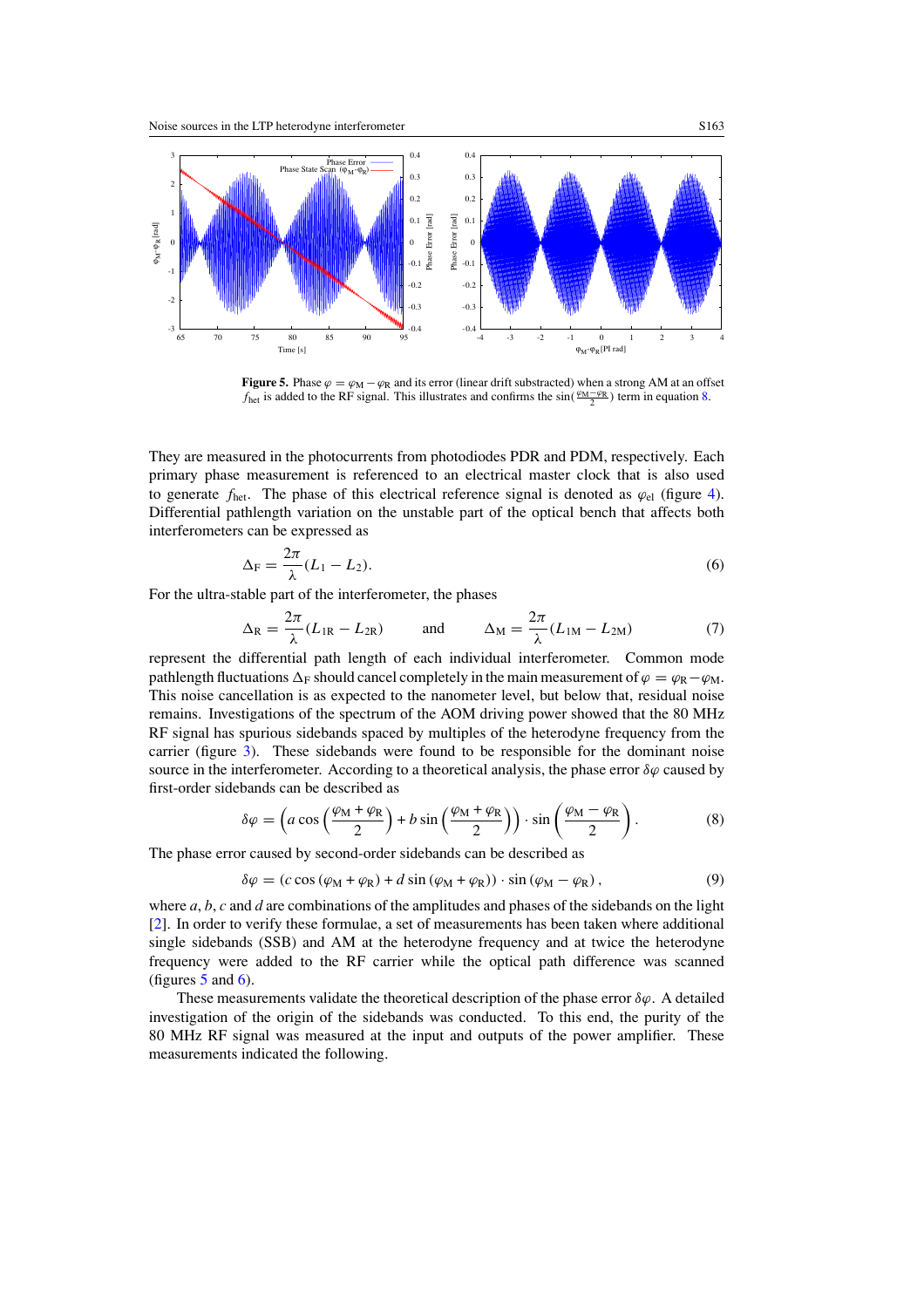<span id="page-5-0"></span>

**Figure 6.** Phase  $\varphi = \varphi_M - \varphi_R$  and its error (linear drift substracted) when a strong AM at an offset 2 ×  $f_{\text{het}}$  is added to the RF signal. This illustrates and confirms the sin  $(\varphi_M - \varphi_R)$  term in equation [9.](#page-4-0)

- The spectrum directly at the output of the temperature compensated voltage controlled oscillator (TCVCXO) is free of any relevant sidebands that could disturb the phase measurement.
- The RF signal is disturbed in the RF-amplifier by electro-magnetic pickup of the amplified RF-signal of the second AOM driver. This generates a single sideband (SSB) in the spectrum that is spaced by *f*het from the local carrier.
- Due to the nonlinear amplification process in the RF amplifier, this SSB causes multiple phase modulations of the 80 MHz carrier at the modulation frequencies  $f_m = \{1, 2, ...\} \times f_{het}$  with decreasing power for higher sideband orders. (For the described phase error only the first two orders are relevant.)

## **4. Noise mitigation**

As shown in the formulae [\(8\)](#page-4-0) and [\(9\)](#page-4-0) in section 4 the residual phase error  $\delta\varphi$  depends on the sum and the difference of the phases  $\varphi_M$  and  $\varphi_R$ . These two phases are dominated by environmental noise acting on the unstable part of the interferometers including the optical fibres. The main idea to mitigate the resulting noise is to keep the reference phase  $\varphi_R$  constant which also removes the environmental noise from the measurement phase  $\varphi_M$ . Therefore an optical pathlength difference (OPD) stabilization has been implemented in the prototype modulation bench. A phase-locked loop (PLL) locks the optical reference phase  $\varphi_R$  to the electrical reference phase *ϕ*el by compensating fluctuations of the optical pathlength difference  $\Delta_F$  (see figure [4\)](#page-3-0). The bandwidth of the PLL is approximately 10 Hz. Only with this OPD stabilization have the noise level requirements for the phase measurement been achieved. For the flight model two different OPD actuators were investigated: a free beam PZT actuator and a ring PZT with an optical fibre coiled around it. Both actuators showed the sufficient performance to reach the required sensitivity of the OMS.

#### **5. Performance measurements**

Current performance measurements of the longitudinal phase noise of the interferometer are shown in figure [7.](#page-6-0) The goal of about 10 pm  $Hz^{-\frac{1}{2}}$  for the longitudinal phase sensitivity has been achieved in the relevant frequency range from 3 mHz–30 mHz. The angular resolution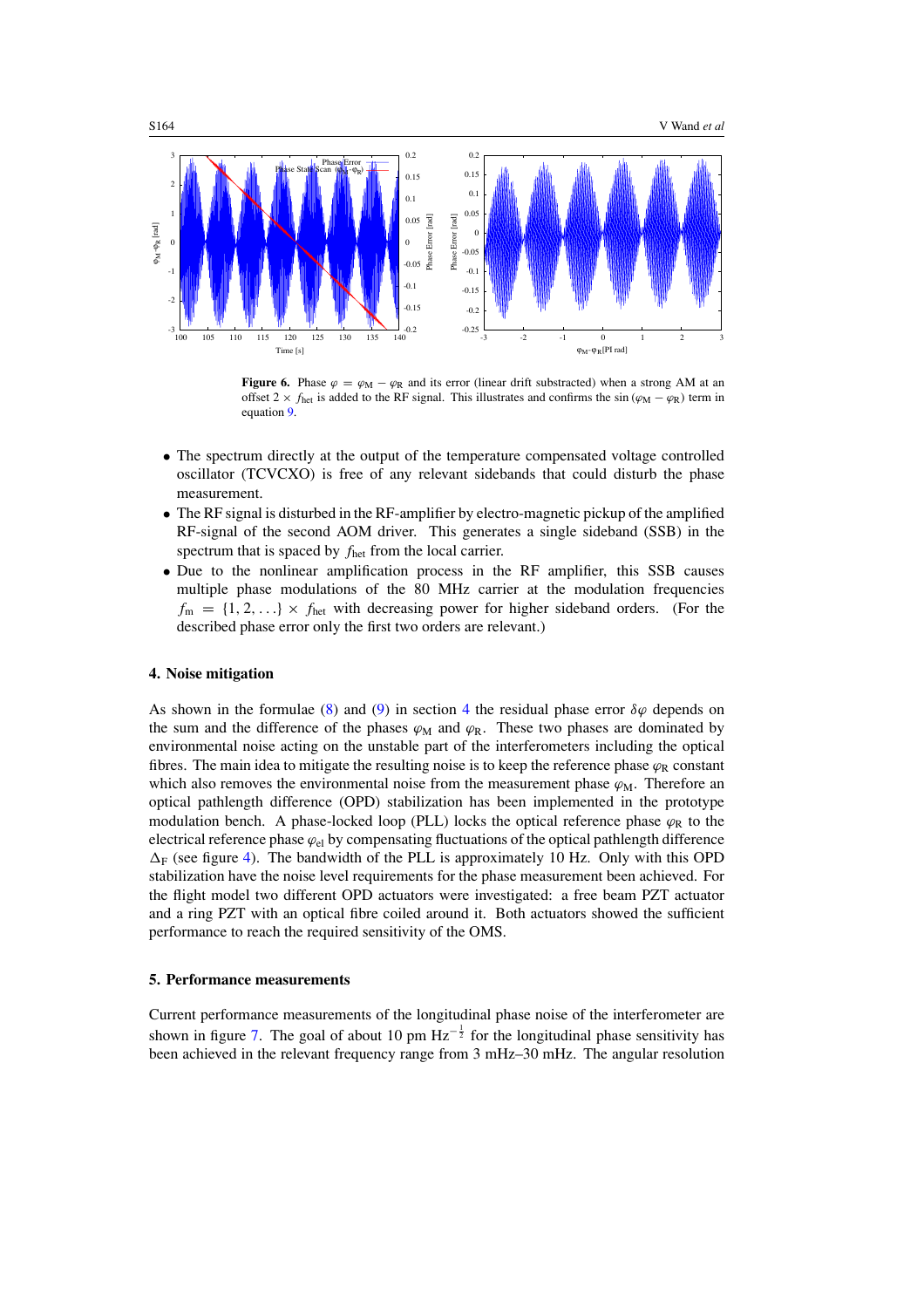<span id="page-6-0"></span>

Figure 7. Noise curves of the phase measurement. The upper curve shows the sensitivity when the differential phase is not being stabilized. The lower curve shows the current sensitivity with the OPD- and laser-power stabilization (see section [4\)](#page-5-0).



**Figure 8.** This graph shows the sensitivity of the alignment measurements of the reference interferometer (PDR) and the interferometer that measures the alignment of test mass 1 (PDX1).

of the interferometer for sensing test mass tilt and rotation perpendicular to the sensitive *x*-axis (see figure 8) reaches an accuracy better than 10 nrad  $\text{Hz}^{-\frac{1}{2}}$  [\[1\]](#page-8-0).

## **6. Inhomogeneous phase fronts**

Phase noise measurements showed a higher noise level by using quadrant photo diodes (QPD) in comparison with results obtained with single element diodes (SED). A possible explanation is given by the combination of beam jitter over the quadrants with an inhomogeneous spatial distribution of the phase caused by differences between the parameters of the interfering beams. Some information may be overlooked at the slit separating the quadrants which is typically 50  $\mu$ m wide. In order to analyse and match the wavefronts, a spatially resolving phase measurement system has been developed [\[4](#page-8-0), [5\]](#page-8-0). This instrument is very helpful for an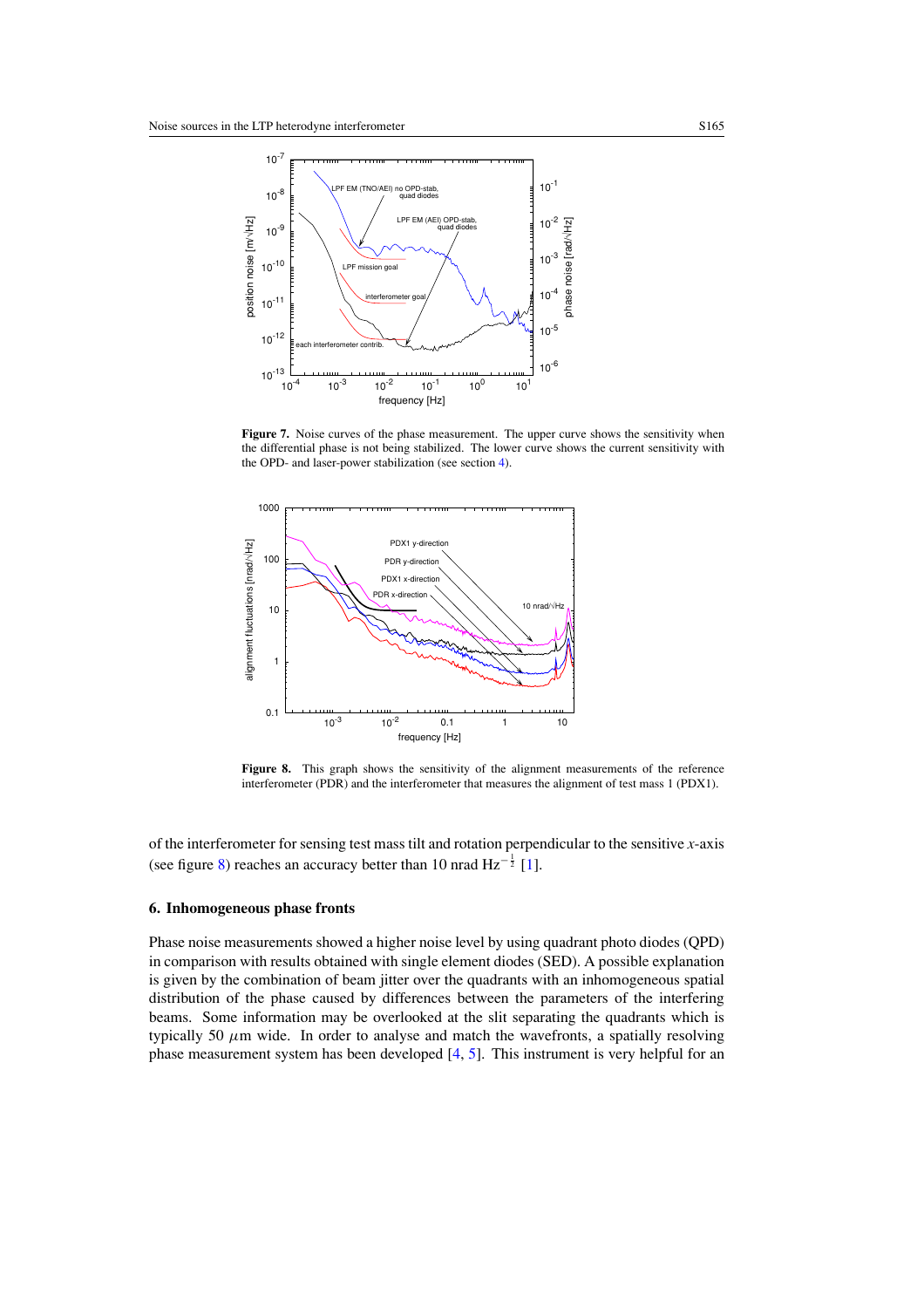

**Figure 9.** Spatial distribution of the phase measured at the frequency interferometer of the LPF optical bench [\[4](#page-8-0), [5](#page-8-0)].



**Figure 10.** Homogenized phase front: spatial distribution of an optimized phase measured at a tabletop interferometer  $\begin{bmatrix} 4, 5 \end{bmatrix}$ .

optimal adjustment of an interferometer and will therefore be used in the production of the flight model of the optical bench for LTP (see figures 9 and 10).

## **7. Conclusion**

We have demonstrated the required performance of 10 pm  $Hz^{-\frac{1}{2}}$  for the LTP optical metrology. Our investigation of the residual noise sources that spoil the performance of the phase measurement identified spurious sidebands spaced from the carrier by the heterodyne frequency and its harmonics as the origin of the main noise source. We have found an analytic